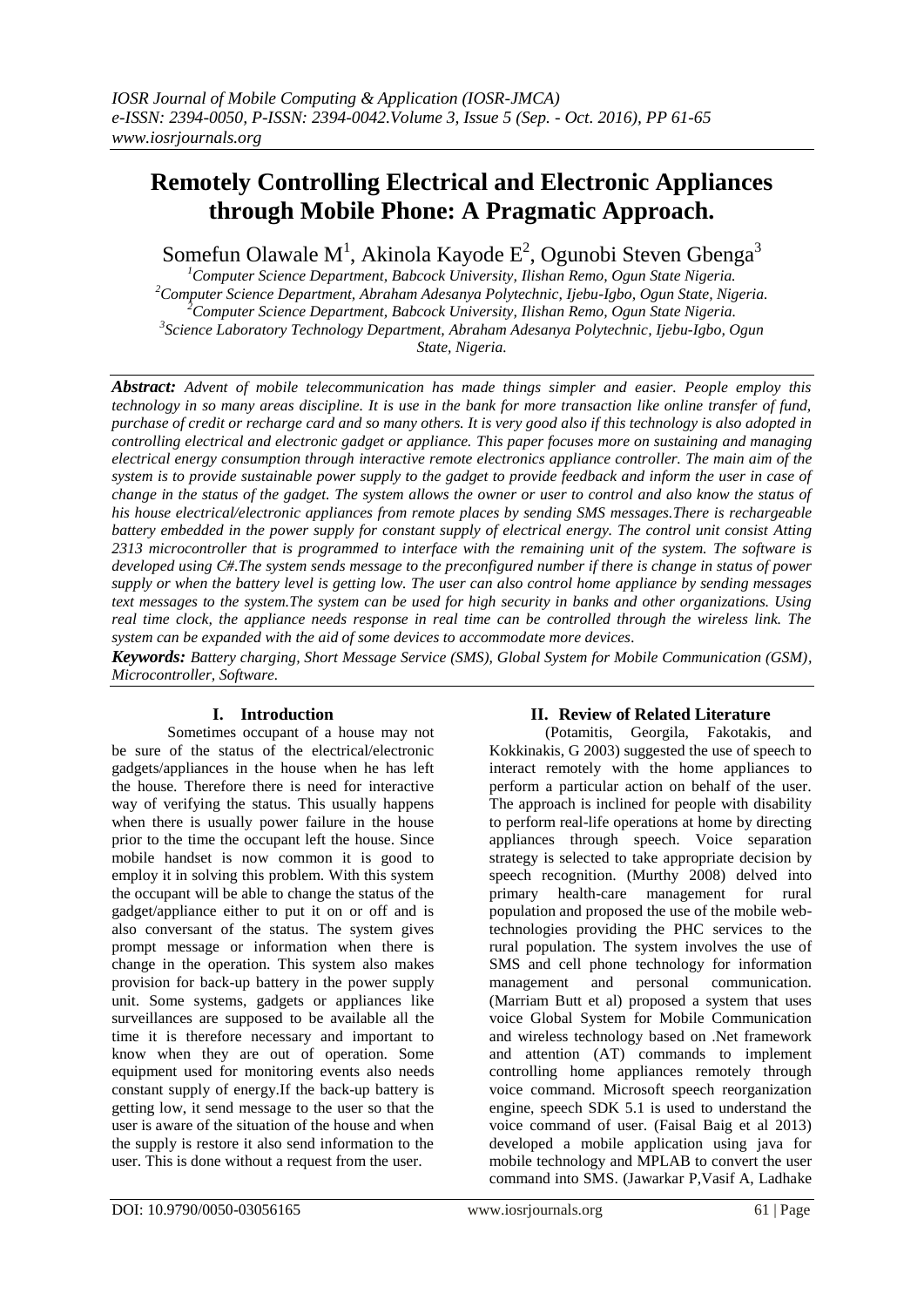A, Thakare R 2008) suggested the software system for communication between mobile and computer. UART 16550A chip employed using appropriate control format to support AT command. Mobile phone in the system receives and executes commands from preconfigured phone numbers and also sends information about the status of the input ports.

(Sikandar M, Khiyal H, Khan Aihab 2009) proposed a system for controlling home appliances remotely that is useful for the people who are not at home mostly to provide security and control the home appliances. The system is implemented by SMS technology that is used to transfer data from sender to receiver over GSM network. The system send an alert SMS to authorized user when any intrusion is detected and user can in turn respond in order to overcome the situation. Moreover user can send SMS to system to get the status of home appliances and controlling them.

(Krishna Y, Nagendram S 2012) recommends low power RF ZigBee based voice control system for home automation in which Zigbee receives the voice command as input and then send the data to ARM9 controller which converts the input data in required format. After the conversion ARM controller send data to microcontroller via ZIgBee where devices are attached. Voice command is simply converted into the digital data and sends serially as a packet of binary data. At receiver side digital data is again reconstructed into the voice and pass it to the computer through a sound card. Visual Basic programming is run which use Microsoft Speech API library for voice recognition. After voice recognition, system generates the control characters which then used to switch OFF/ON the appliances. Control characters are sent wirelessly to the specified appliance.

(Kumar Ch, RagbuB,Gamya, Vijay M) use 8051 microcontroller, max 232 and Triacs are used in place of relays.(Faisal Baig, Saira Beg, Muhammad 2013) facilitates the user to control appliances remotely via voice command and remote control. The user with android OS based Mobile speaks voice commands, the mobile application convert the voice command in to text and payload the command on GSM network via SMS. On the receiver side these commands are received and transfer to the controller using Bluetooth medium. For Control unit PIC16F877A microcontroller and Bluetooth Module BTM 222, ZigBeetransceiver MC13211 are used.

(ShilvaramanIlango 2014) propose a portable instrument with all the features inbuilt in a safety helmet that can be used in hazardous as well highly protected confidential environment that face the problem of security breach and lack of versatile communication during different situations.

Authentication is through NFID (near field communication) that is highly advanced and modified version of RFID technology. The monitoring and video tracking is through a small wireless embedded in the front part of the helmet for observing the movement of the person working inside a hazardous environment or security purpose in a protected area. The wireless camera can be interfaced with laptop and snapshots can be taken.

(Rahul Nangare, AnupsinghPardesir and Pratik 2014) in this system, microcontroller 89V51RD2 is used which control the keyboard and other peripherals interfaced. The SIM 300 GSM module is used to send the message to the mobile number stored. The LCD is used to pass the information to the visitor. The visitor enters his information with the aid of the keyboard provided.

# **III. Methodology**

The heart of control unit isAtting 2313 controllerand max 232. SonyEricson mobile phone hand set is used although this can be replaced with GSM module properly connected with the microcontroller. The circuit can be interface with computer through RS 232. A relay based circuit is used to control the appliance. This relay may be substituted by triac depending on the nature of the load. Rs-232 serial port is used for connection to modem, printer or other peripheral devices. Up to seven appliances can be controlled with the system.

User from anywhere under the network coverage can send a text to the system to check the status of the appliances or control them. System first check the authenticity of the number and if it is from the preconfigured number then it follows the instruction otherwise it ignores the message. If the command is about changing the status of appliances it passes the signal to pin or port assigned to the relay. If the text is to check the status of appliances the system returns the message to preconfigured number telling the status of the appliances.

The software was developed using a high level language tool in C. the software extract the sent message from the SIM location at a regular interval and processes it to give status and control the different appliances connected within the system. The system uses of Sony Ericson F-Bus protocol to communicate with the mobile phone set.

Sony Ericson has F-Bus and M-Bus connections that can be used to connect a phone to a PC or microcontroller. The connection can be used for controlling about all functions of the phone. This bus will allow us to send and receive SMS messages. The phone has a port which enables user to connect the data cable.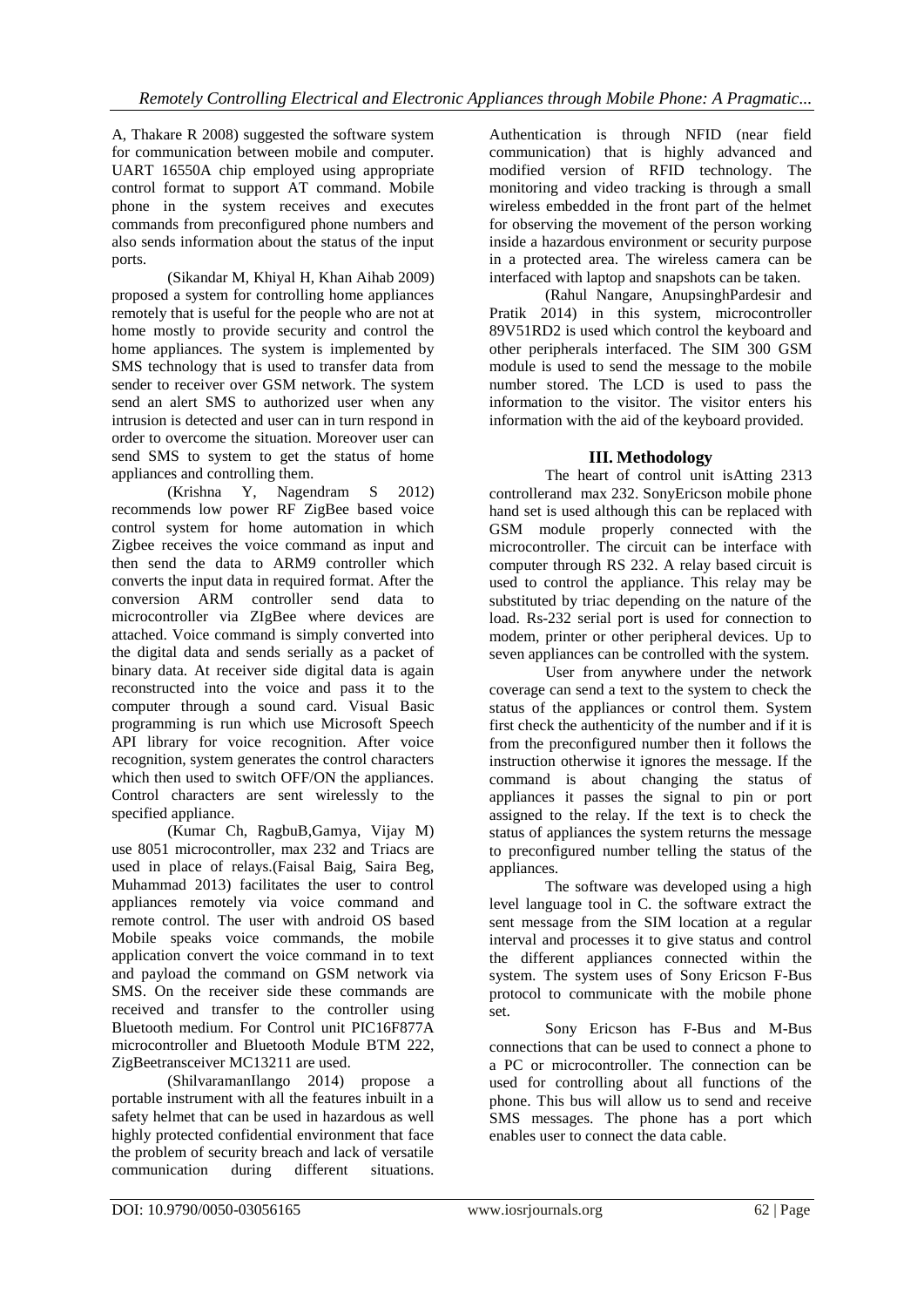

**Figure1:** Sony Eriscson Connection Port

## **Table 1:** Sony Ericsson Port Connection and

| Assignment     |                 |                                        |
|----------------|-----------------|----------------------------------------|
| <b>PIN</b>     | <b>NAME</b>     | <b>DESCRIPTION</b>                     |
| 1              | <b>ATMS</b>     | Audio to mobile                        |
| $\mathfrak{2}$ | AFMS/RTS        | Audio from mobile/RTS                  |
| 3              | CTS/ONREO       | CTS/Mobile Station On Request          |
| $\overline{4}$ | <b>DATA IN</b>  | Data to mobile (Rx)                    |
| $\overline{5}$ | <b>DATA OUT</b> | Data from mobile (Tx)                  |
| 6              | <b>ACC IN</b>   | Accessory control to mobile. Used as   |
|                |                 | Rx in some models for flashing.        |
| $\overline{7}$ | <b>ACC OUT</b>  | Accessory control from mobile/hands    |
|                |                 | free sense. Used as Tx in some         |
|                |                 | models for flashing                    |
| 8              | <b>AGND</b>     | Audio signal ground $+0V$ reference    |
| 9              | <b>FLASH</b>    | Flash memory voltage + service         |
|                |                 | (shorted to pin 11 in service cable)   |
| 10             | <b>DGND</b>     | Digital ground                         |
| 11             | <b>VCC</b>      | $DC =$ for battery charging + external |
|                |                 | accessory powering                     |



**Figure 2:** Max 232 transceiver is used to interface RS232 Tx and Rx pins.

#### **3.1 Pseudo Code for Proposed System** Begin

If hardware test fails Send message End Else if hardware test succeed then Successful Communication If system get a call Check the authenticity If text not from the preconfigured number Ignore Else Receive the call and listen to the command If the command is about controlling the appliances Send the command to remote unit through control unit If the system is through parallel port

Send the signal to parallel port and control them Send the respective text message

If the command is about knowing the status of appliances

Check the status of the appliances and sends the status to that number

If the system sense change in the status of the electrical supply

Send message to preconfigure number If battery level is getting low Return text message to preconfigure number End.

**Pseudo code for proposed system**

## **3.2 Flowchart**



**Figure 2:** Flowchart for proposed system

## *Flowchart*

Figure 2, shows the flowchart of the proposed system. The Global System for Mobile Communication based appliance control system will go "off" or "on" once the text message is sent to it. If the command is "OFF" or "ON" the appliance will be switch on or switch off as the case may be. Then the microcontroller will send feedback to the sender.



**Figure 3:** Block diagram of proposed system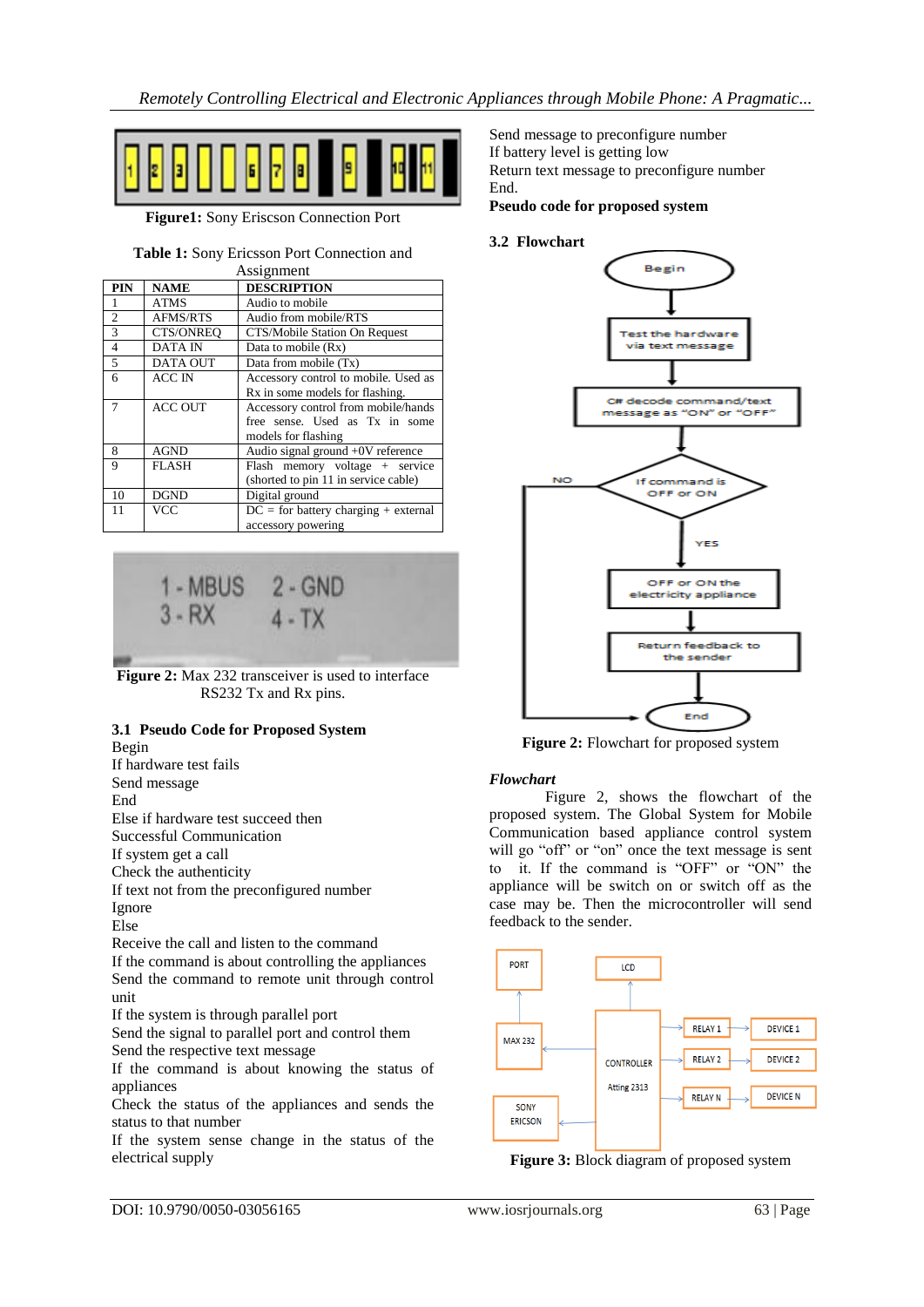

**Figure 4:** Circuit Design

The function of the microcontroller is to verify the authenticity of the caller. It then read the information from the user on what to do and where to send signal. It act either to switch ON or OFF any outlets device (through relay or triac) by sending high or low voltage. It then send signal back to the user and then delete the message.

Relays are used because the current required by the load (device) is more than what the microcontroller can accommodate.



The diagram in figure 5 is power supply unit that controls the circuit. From the A.C mains, the voltage is stepped down to 12V by the Transformer T1. This is rectified by the bridge

rectifiers which consist of the four diodes B1. Fuse F1 is a protective device. Capacitor C1 is to filter the ripples. LED D2 is to indicate presence of power in the power circuit. Battery B1 is a backup battery which keeps the memory of the controller so as to know the device that is ON and OFF in the case there is power failure. It also enables the microcontroller to send signal to the user that there is no power source in the house and also helps the microcontroller to continue its operation. Regulator IC1 provides the required 5V for the micro controller.



**Figure 6:** Snapshot of the construction